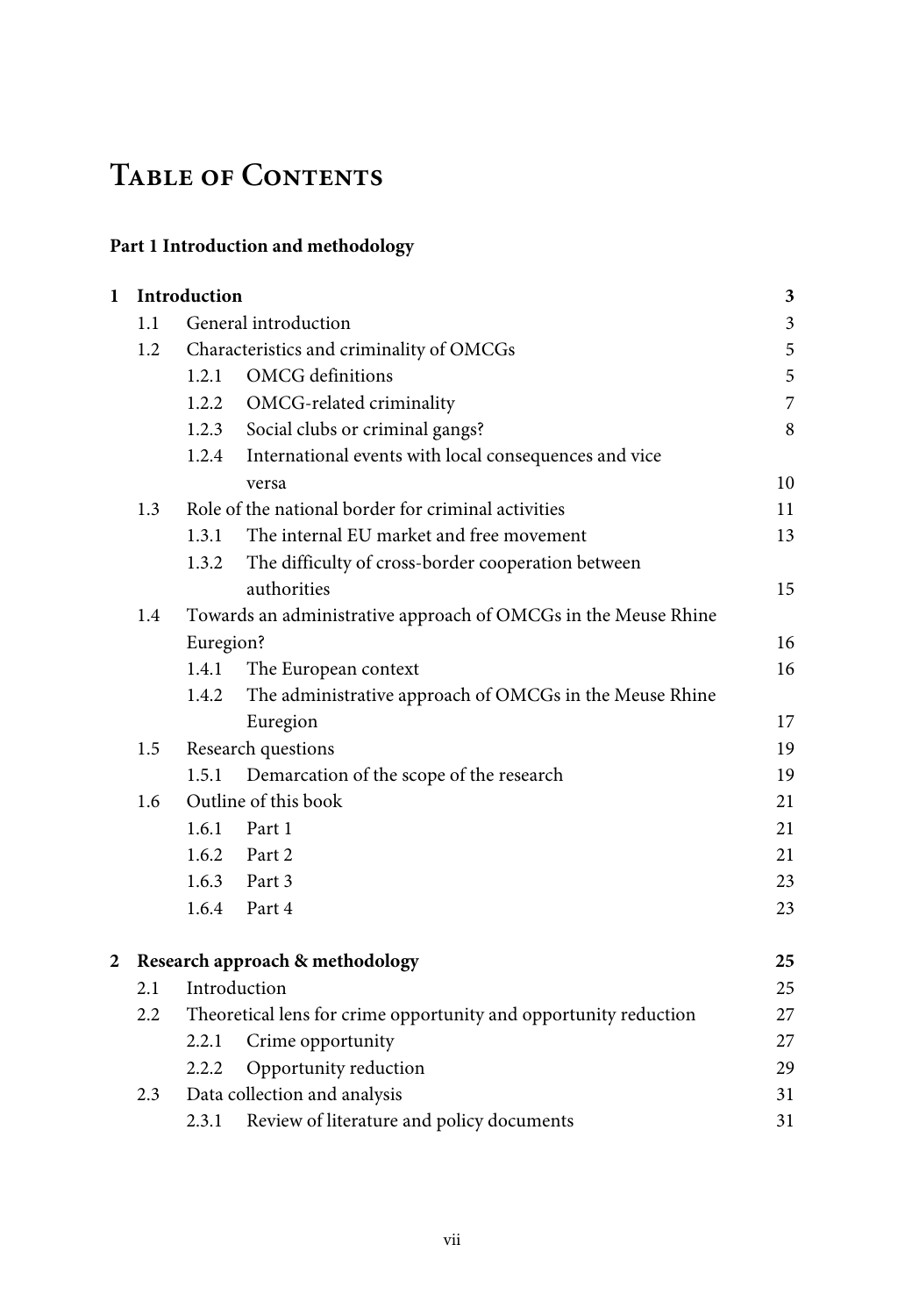|     | Expert meetings, court hearings and explorative<br>2.3.2 |                                               |    |  |
|-----|----------------------------------------------------------|-----------------------------------------------|----|--|
|     |                                                          | interviews                                    | 33 |  |
|     | 2.3.3                                                    | Media analysis of regional newspaper articles | 35 |  |
|     | 2.3.4                                                    | Focused semi-structured interviews            | 37 |  |
|     |                                                          | 2.3.5 Case study                              | 39 |  |
| 2.4 |                                                          | Ethical considerations<br>41                  |    |  |
| 2.5 | Limitations and reflections                              |                                               | 42 |  |

#### **Part 2OMCGs,OMCG-related crime,the public response toOMCG-related crime and their development in the Netherlands, Germany, and Belgium**

| 3 | From bikers to gangsters - On the rise of OMCGs and the development of<br>repressive approaches in the Netherlands, Germany, and Belgium from |                           |                                                                        |    |  |  |
|---|-----------------------------------------------------------------------------------------------------------------------------------------------|---------------------------|------------------------------------------------------------------------|----|--|--|
|   |                                                                                                                                               |                           | the 1970s until 2010                                                   | 47 |  |  |
|   | 3.1                                                                                                                                           |                           | Introduction                                                           | 47 |  |  |
|   | The origin, characteristic features, and expansion of OMCGs<br>3.2                                                                            |                           | 48                                                                     |    |  |  |
|   | From the 1970s until the mid-1980s<br>3.3                                                                                                     |                           |                                                                        | 53 |  |  |
|   |                                                                                                                                               | 3.3.1                     | Bikers riding out together                                             | 53 |  |  |
|   |                                                                                                                                               | 3.3.2                     | Regulated tolerance                                                    | 55 |  |  |
|   | 3.4                                                                                                                                           |                           | From mid-1980s until 2000                                              | 56 |  |  |
|   |                                                                                                                                               | 3.4.1                     | Growth and internationalization of clubs                               | 56 |  |  |
|   |                                                                                                                                               | 3.4.2                     | Laissez-faire attitude                                                 | 58 |  |  |
|   | 3.5                                                                                                                                           |                           | From 2000 to 2010                                                      | 60 |  |  |
|   |                                                                                                                                               | 3.5.1                     | Internal and external conflicts                                        | 60 |  |  |
|   |                                                                                                                                               | 3.5.2                     | Repressive stance                                                      | 62 |  |  |
|   | 3.6                                                                                                                                           |                           | Role and meaning of national borders                                   | 64 |  |  |
|   | 3.7                                                                                                                                           | Discussion and conclusion |                                                                        |    |  |  |
| 4 |                                                                                                                                               |                           | Towards a zero-tolerance strategy against OMCGs - In the Netherlands,  |    |  |  |
|   |                                                                                                                                               |                           | Germany, and Belgium, and its implications in the Meuse Rhine Euregion |    |  |  |
|   |                                                                                                                                               |                           | from 2010 until 2016                                                   | 69 |  |  |
|   | 4.1                                                                                                                                           |                           | Introduction                                                           | 69 |  |  |
|   | 4.2                                                                                                                                           |                           | Rapid Growth of OMCGs and continued feuds                              | 70 |  |  |
|   |                                                                                                                                               | 4.2.1                     | The Netherlands                                                        | 71 |  |  |
|   |                                                                                                                                               | 4.2.2                     | Germany                                                                | 72 |  |  |
|   |                                                                                                                                               | 4.2.3                     | Belgium                                                                | 73 |  |  |
|   | 4.3                                                                                                                                           |                           | Zero-tolerance and responsibilization strategy                         | 73 |  |  |
|   |                                                                                                                                               | 4.3.1                     | The Netherlands                                                        | 74 |  |  |
|   |                                                                                                                                               | 4.3.2                     | Germany                                                                | 76 |  |  |
|   |                                                                                                                                               |                           |                                                                        |    |  |  |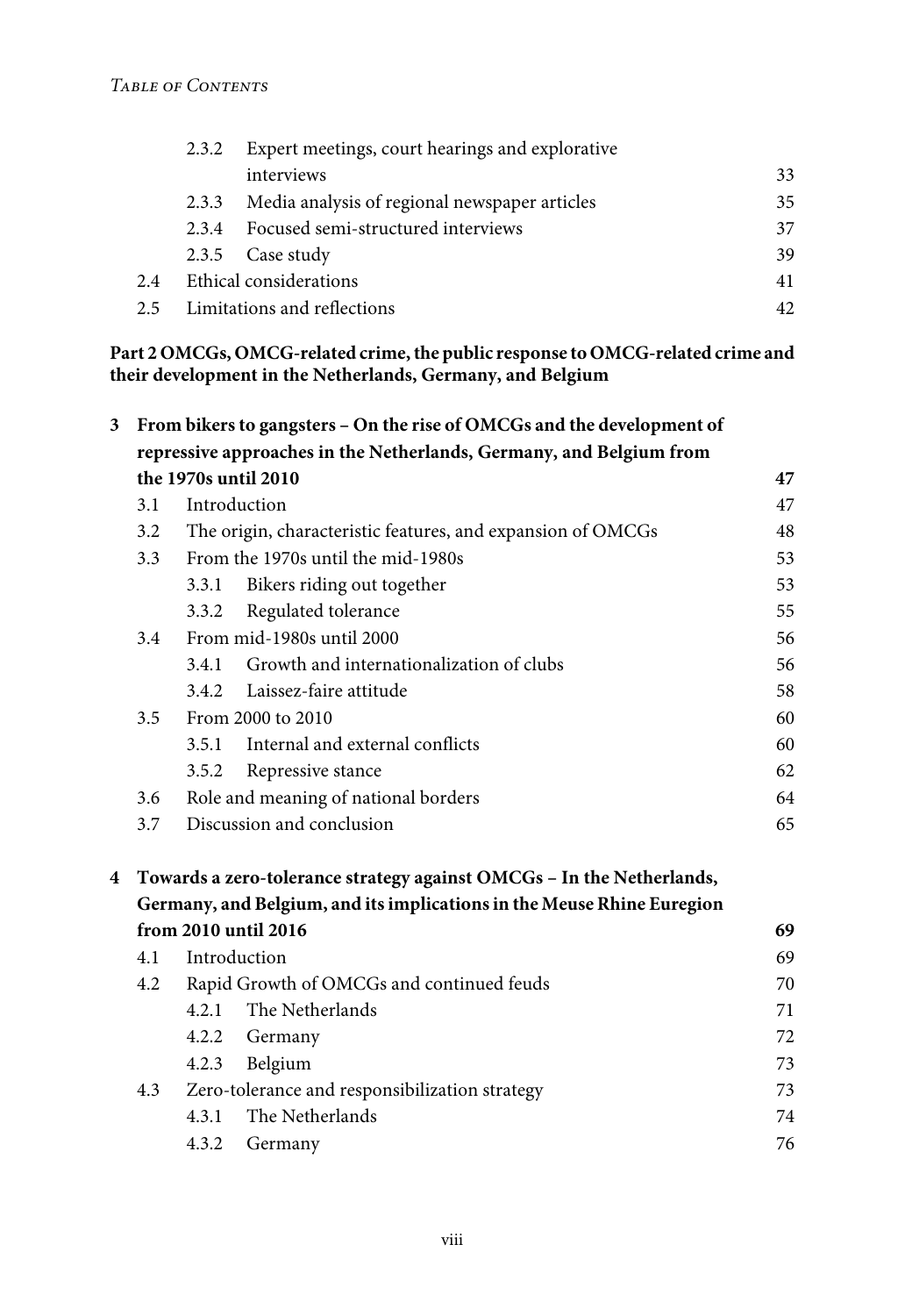|   |                                                                              | 4.3.3                                                                | Belgium                                                                 | 77  |
|---|------------------------------------------------------------------------------|----------------------------------------------------------------------|-------------------------------------------------------------------------|-----|
|   | 4.4                                                                          | The zero-tolerance strategy in light of situational crime prevention |                                                                         | 78  |
|   | 4.5                                                                          |                                                                      | The situation in the Meuse Rhine Euregion: a pro-active government      |     |
|   |                                                                              |                                                                      | against OMCG-related crime                                              | 79  |
|   |                                                                              | 4.5.1                                                                | Categorizing the criminal activities associated to OMCGs in             |     |
|   |                                                                              |                                                                      | the Meuse Rhine Euregion                                                | 82  |
|   |                                                                              | 4.5.2                                                                | Categorizing the measures under the zero-tolerance                      |     |
|   |                                                                              |                                                                      | strategy                                                                | 85  |
|   | 4.6                                                                          |                                                                      | Discussion and conclusion                                               | 89  |
| 5 |                                                                              |                                                                      | Authorities involved in the public response to OMCGs in the Meuse Rhine |     |
|   |                                                                              | Euregion                                                             |                                                                         | 93  |
|   | 5.1                                                                          |                                                                      | Introduction                                                            | 93  |
|   | 5.2<br>Authorities involved in the fight against OMCGs in the<br>Netherlands |                                                                      |                                                                         |     |
|   |                                                                              |                                                                      |                                                                         | 94  |
|   |                                                                              | 5.2.1                                                                | The public prosecutor's office                                          | 94  |
|   |                                                                              | 5.2.2                                                                | The police                                                              | 95  |
|   |                                                                              | 5.2.3                                                                | The public administration                                               | 97  |
|   |                                                                              | 5.2.4                                                                | The multi-agency approach                                               | 98  |
|   | 5.3                                                                          |                                                                      | Authorities involved in the fight against OMCGs in Belgium              | 100 |
|   |                                                                              | 5.3.1                                                                | The public prosecutor's office                                          | 100 |
|   |                                                                              | 5.3.2                                                                | The police                                                              | 101 |
|   |                                                                              | 5.3.3                                                                | The public administration                                               | 103 |
|   |                                                                              | 5.3.4                                                                | The multi-agency approach                                               | 104 |
|   | 5.4                                                                          |                                                                      | Authorities involved in the fight against OMCGs in Germany              | 104 |
|   |                                                                              | 5.4.1                                                                | The public prosecutor's office                                          | 105 |
|   |                                                                              | 5.4.2                                                                | The police                                                              | 105 |
|   |                                                                              | 5.4.3                                                                | The public administration                                               | 107 |
|   |                                                                              | 5.4.4                                                                | The multi-agency approach                                               | 108 |
|   | 5.5                                                                          |                                                                      | Fragmentation and compartmentalization                                  | 109 |
|   | 5.6                                                                          |                                                                      | Cross-border cooperation structures and other initiatives in the Meuse  |     |
|   |                                                                              |                                                                      | Rhine Euregion                                                          | 111 |
|   |                                                                              | 5.6.1                                                                | Mono-disciplinary cooperation structures                                | 111 |
|   |                                                                              | 5.6.2                                                                | Multi-agency initiatives in recent years                                | 113 |
|   | 5.7                                                                          |                                                                      | Discussion and conclusion                                               | 116 |
|   |                                                                              |                                                                      | Interim conclusion part 2: answering the sub-questions                  | 119 |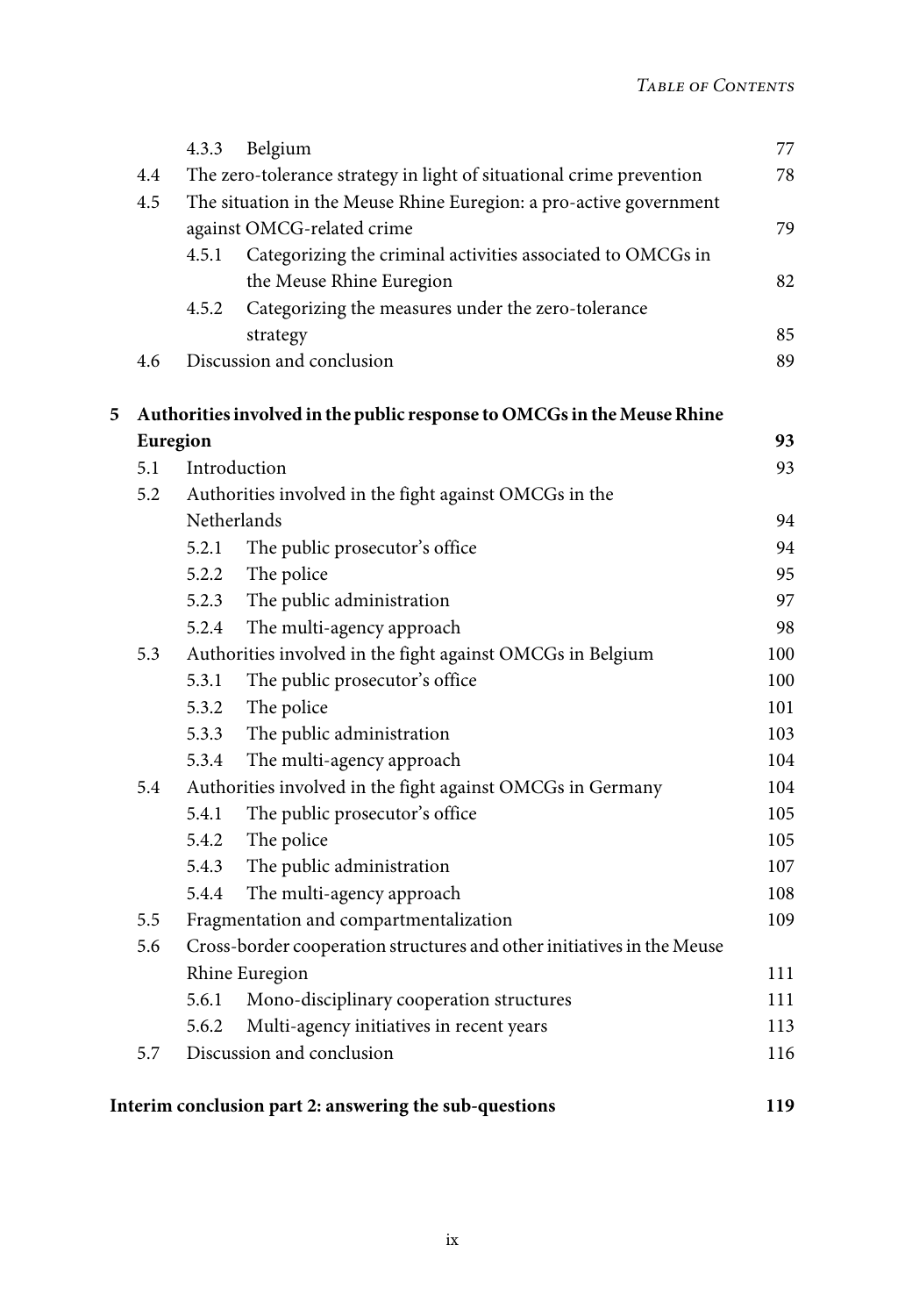### **Part 3 Zooming in on two particular OMCG-related issues in the Meuse Rhine Euregion**

| 6 | Outlaw motorcycle gangs without borders? - Perceived displacement in |                                                                   |                                                                       |     |  |  |
|---|----------------------------------------------------------------------|-------------------------------------------------------------------|-----------------------------------------------------------------------|-----|--|--|
|   | relation to the multi-agency approach in the Meuse Rhine Euregion    |                                                                   |                                                                       |     |  |  |
|   | 6.1                                                                  |                                                                   | Introduction                                                          | 125 |  |  |
|   | 6.2                                                                  | Crime displacement                                                |                                                                       | 127 |  |  |
|   | 6.3                                                                  |                                                                   | How the Dutch multi-agency approach aims to reduce OMCG-related       |     |  |  |
|   |                                                                      |                                                                   | crime opportunities                                                   | 130 |  |  |
|   | 6.4                                                                  |                                                                   | How the Dutch multi-agency approach could influence OMCG-related      |     |  |  |
|   |                                                                      |                                                                   | displacement                                                          | 134 |  |  |
|   | 6.5                                                                  |                                                                   | Data and methods: from theory to practice                             | 136 |  |  |
|   | Categorizing perceptions of practitioners in the displacement<br>6.6 |                                                                   |                                                                       |     |  |  |
|   |                                                                      | framework                                                         |                                                                       | 138 |  |  |
|   |                                                                      | 6.6.1                                                             | Non-criminal spatial displacement                                     | 138 |  |  |
|   |                                                                      | 6.6.2                                                             | Non-criminal tactical displacement                                    | 141 |  |  |
|   |                                                                      | 6.6.3                                                             | Non-criminal offender displacement                                    | 142 |  |  |
|   |                                                                      | 6.6.4                                                             | No displacement                                                       | 143 |  |  |
|   | 6.7                                                                  |                                                                   | Discussion and conclusion                                             | 145 |  |  |
| 7 |                                                                      |                                                                   | Social embeddedness of OMCG-related crime in the Meuse Rhine Euregion |     |  |  |
|   |                                                                      |                                                                   |                                                                       | 149 |  |  |
|   | 7.1                                                                  | and transnational offending<br>Introduction                       |                                                                       |     |  |  |
|   | 7.2                                                                  | The social embeddedness of (organized) crime                      |                                                                       | 151 |  |  |
|   |                                                                      | 7.2.1                                                             | Social ties                                                           | 152 |  |  |
|   |                                                                      | 7.2.2                                                             | Trust and other compliance mechanisms                                 | 154 |  |  |
|   |                                                                      | 7.2.3                                                             | Distribution of tasks in the criminal process                         | 155 |  |  |
|   | 7.3                                                                  |                                                                   | Data collection                                                       | 157 |  |  |
|   | 7.4                                                                  |                                                                   | Case study design                                                     | 158 |  |  |
|   | 7.5                                                                  | Case description: the offences and the offenders                  |                                                                       | 159 |  |  |
|   | 7.6                                                                  | The social embeddedness of crime involving members from the local |                                                                       |     |  |  |
|   |                                                                      | chapter                                                           |                                                                       | 160 |  |  |
|   | 7.7                                                                  |                                                                   | Transnational offending                                               | 163 |  |  |
|   | 7.8                                                                  |                                                                   | Discussion and conclusion                                             | 165 |  |  |
|   |                                                                      |                                                                   |                                                                       |     |  |  |
|   |                                                                      |                                                                   | Interim conclusion part 3: answering the sub-questions                | 169 |  |  |